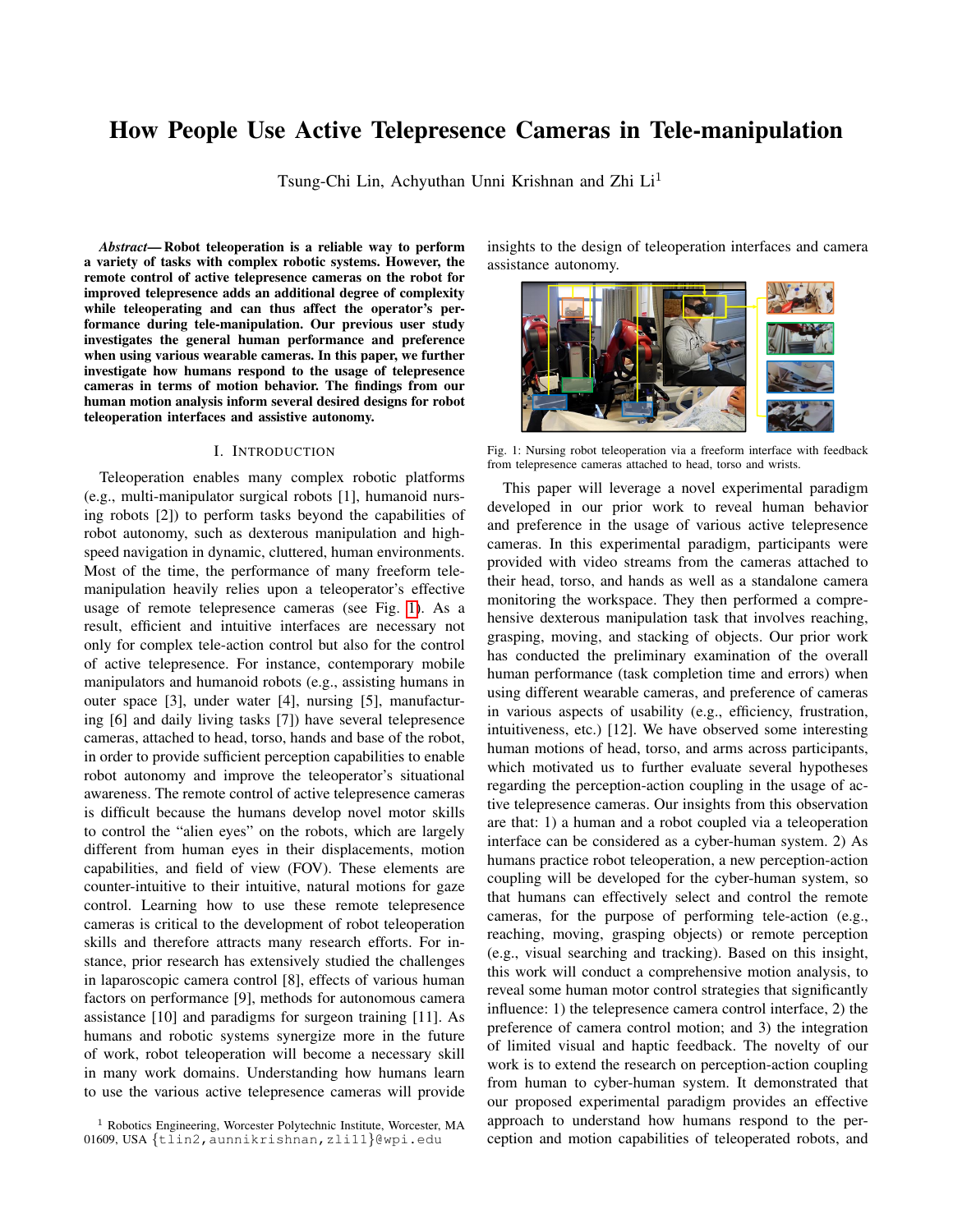informs us on how to design interface and robot autonomy to facilitate this adaptation.

# II. RELATED WORK

Imagine you are an alien creature with eyes attached to the torso and hands, but not on the head. Your hands can only vaguely feel an object when touching. How would you use these novel eyes and hands to perceive and interact with your environment? Fortunately, we are confident that the human motor system is able to re-develop a "new normal," to best utilize your new perception and action capabilities, as in motor skill training [13]–[15] and rehabilitation [16]–[18]. The human behavior and underlying human motor control strategies of the vision-motion coupling [19], haptic-motion coupling [20], [21] and the integration of multi-sensory feedback [22]–[25] have been extensively investigated in various human motor skills. Research on human visionmotion coupling reveals that human gaze and visual attention control in daily activities can be influenced not only by the salient features [26] and surprising stimuli [27] in task environment, but also by the action and behavior goals [19] (and their associated intrinsic [28], [29] and explicit [30], [31] rewards), the benefits of collecting additional information to reduce the uncertainty in task environments [32]– [37], the memory of task-relevant objects or context cues in the environment [19], [38]–[40], and the predicted visual state in action control [41]–[52]. These findings lead effective computational models to explain, predict, and render human (-like) visual attention [53]. Moreover, frameworks such as probabilistic decision theory [19], [54]–[56], stochastic optimal control [57]–[60], and maximum likelihood estimation [25], [61]–[65] have been used to explain the visionmotion coupling of human motor control. Similarly, the effects of haptic perception and visuo-haptic sensory integration, have also been investigated in various human motor behavior and motor learning processes (e.g., [20], [21], [23], [61], [66], [67]. The framework of Maximum Likelihood Estimation (MLE) has been used to explain the weighted integration of multi-sensory cues (e.g., visual and haptic cues), in natural and synthetic environments [25], [61]–[65]. However, the research on perception-action coupling, from experimental human movement studies, to theoretical frameworks, to computational models, have not been extended to cyber-human systems that emerge due to recent advances in robotics. These include the humans and remote robotic systems coupled via (assisted) teleoperation interfaces. In our prior work, we have proposed a novel experimental paradigm to observe the human movements used to control the cameras attached to their head, torso, and hands, which have different configurations and mobility compared to human eyes [12]. We have observed very consistent behaviors of human head, arm, and body movements in the usage of wearable cameras, which implies the general underlying strategies of the perception-action coupling of the integrated human and tele-robotic systems. We have also noticed humans attempt to leverage the limited available haptic feedback to compensate for the remote perception

issues (e.g., loss of depth information, limited field of view, etc.), which implies the strategies for multi-sensory integration. Following the preliminary work, this paper will further analyze these observed human behaviors to reveal the perception-motion coupling in a novel context and discuss their implications to the design of tele-robotic interfaces.

### III. EXPERIMENTAL PARADIGM

<span id="page-1-0"></span>

Fig. 2: Experimental paradigm.

Our prior work [12] devised a novel experimental paradigm to investigate the perception-motion coordination in the usage of active telepresence. Shown in Fig. [2,](#page-1-0) human participants are asked to perform dexterous manipulation tasks (e.g., stacking light-weight plastic cups into a pyramid), with the video stream from the wearable cameras attached to their head, torso, hands, and the standalone camera in the workspace. Specifically, the *Head Camera*  $(C_H)$  was attached to the front of the VR headset, matching natural human eyesight; The *Clavicle Camera*  $(C_C)$  was attached to the chest above the sternum and between the underarms; The *Action Camera*  $(C_A)$  and *Perception Camera*  $(C_P)$  were attached to the participant's dominant and nondominant hands respectively. A *Workspace Camera*  $(C_W)$ was set up across the workspace from the participant on a stationary tripod. The cameras in the experimental paradigm are chosen to simulate the configuration and mobility of representative active telepresence cameras commonly used in robot teleoperation, such as the pan-and-tilt or fixed cameras attached to humanoid robot head or torso/base [68], additional camera arms that track the end-effector of the manipulator arm or/and task features (often used in telerobotic surgery [10]), the eye-in-hand cameras attached to the end-effectors of manipulator arms [69], and the standalone cameras for supervising the robot workspace with a fixed viewpoint [70]. The selection of cameras in the proposed experimental paradigm also matches the cameras available to many contemporary commercial and prototype mobile humanoid nursing robots [5], [71], so that the findings from the experiments can inform the design of interfaces and assistive autonomy for nursing robots teleoperation.

### *A. Human Movement Study and Analysis*

Our prior work conducted a user study using the proposed experimental paradigm to observe: 1) how humans perform gross manipulations (e.g., reaching, moving) and precise manipulations (e.g., grasping, stacking) using each active telepresence cameras, and 2) what cameras human prefer to use to perform different manipulation actions. During the experiment, the participants wore thick gloves to minimize their dependence on precise haptic feedback and a wireless microphone to switch the cameras using voice commands.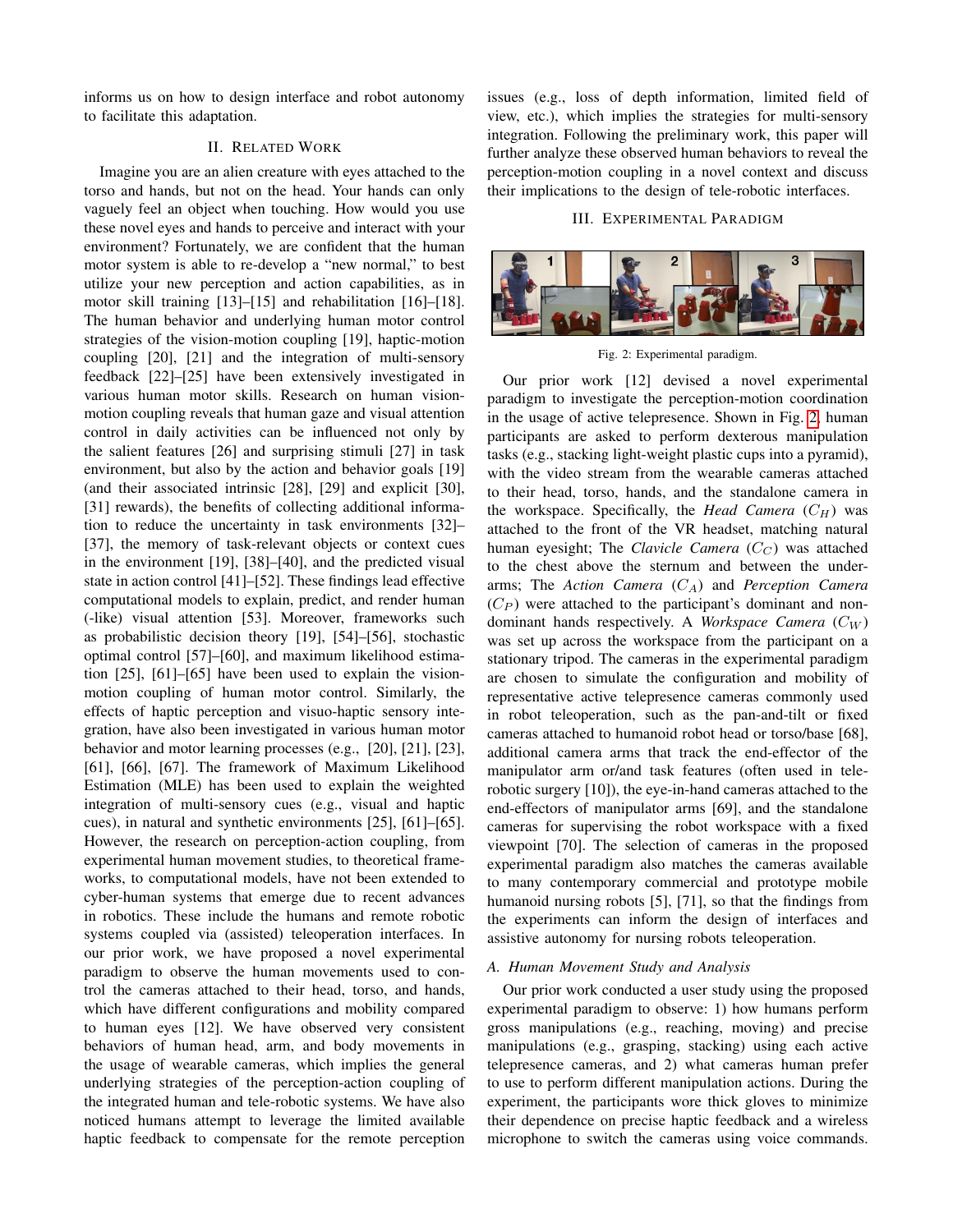For each camera, a participant first practiced a cup stacking task to get familiar with the selected camera view, and then performed the cup stacking task at their comfortable pace with this camera for skill evaluation (2 trials x 5 cameras  $= 10$  trials). In this paper, we analyzed the human behavior from the performance trial in single-camera trials (see the detailed experiment tasks and procedure in [12]).

While the natural behavior observed in the freeform usage of active telepresence cameras are complicated to model (in terms of regular motion patterns or action sequences), our prior work did reveal some object manipulation and camera motion control behaviors demonstrated by all the participants, which implies that there may exist a perceptionmotion coupling strategy generally preferred by human motor control. To reveal these strategies, we conducted a comprehensive human movement analysis, followed by a participant interview, to answer two research questions: RQ1 - Are there any consistent perception-action coupling strategies naturally preferred by human motor control in the usage of active telepresence cameras? RQ2 - How do these perception-action coupling strategies influence robot teleoperation interfaces? To this end, we annotated the recorded video of human movements from the user study, to identify the distinguishable movement features that are largely different from how humans perform the same manipulation tasks with their eyes. These distinguishable motion features were observed in the head movements, torso movements, uni-manual and bi-manual motions for object manipulation and camera control, and physical contacts with manipulated objects and environments (with limited haptic feedback). Among all the distinguishable motion features, we identify the motions observed in all the participants, which reveals the consistent natural preference of human motor control in the usage of active telepresence. These include:

*a) Head Movement:* The participant instinctively moves their head to adjust the camera view, even if the camera is not attached to their head. Some participants are aware that when the camera is not attached to their head, moving their head cannot change the camera viewpoint, while others tend to forget this. In both cases, participants are frustrated about not being able to change the view using head movement and perceive more mental workload and physical discomfort (because of uncomfortable posture of head and neck). As a result, we counted the instances of head movements like turning the head around, moving the head vertically and sideways.

*b) Arm Fixation:* When using the perception camera  $(C_P)$ , participants always fixed their elbow joints, and mostly adjusted the camera viewpoint by turning their torsos. We measured the total time the participant held a stationary arm pose in fixed camera trial for  $C_P$ .

*c) Bimanual Motion:* Whenever possible, participants used both hands for object manipulation to improve the task efficiency. These motions are observed in the usage of head  $(C_H)$ , clavicle  $(C_C)$  and workspace cameras  $(C_w)$ . We counted the instances when both hands were used to gather and stack cups in the fixed camera trial for head, clavicle,

and workspace cameras.

*d) Touch to Locate:* Even with limited haptic feedback, participants still frequently touch to identify and confirm the cup locations. For this motion, we counted the number of times a hand was used to tap the bottom of the cup in fixed camera trial for each camera.

*e) Tentative Stacking:* Stacking cups on each other requires the most precise manipulation among all task components. As a result, participants always tap the cup to be stacked before carefully placing another cup on top of it. We labelled and counted instances when participants held a cup in hand to tentatively stack the cup on others.

*f) Slide Cup on Table:* Whenever possible, participants slide the cup in hand on the table to move it, instead of picking it and we counted all such instances.

### *B. Participant Survey and Interview*

Our prior work had conducted a post-study survey, with NASA-TLX and task-specific questions, to understand the perceived performance, mental workload, frustration, situational awareness, and the ease to perform gross and fine manipulation. Based on the preference (in ranking) for the active telepresence cameras inferred from the survey feedback, we further conducted an interview with each participant to identify the causing factors and the extent of their influence. Participant interviews are useful for connecting interface characteristics to the specific aspects of the interface usability [72], [73] but are not well-adopted in the evaluation of robot teleoperation interface and assistive autonomy design. In the interview, we presented the recorded video of the *selected camera trial* and *mixed camera trial* to the participant, and discussed about the distinguishable movement features they had demonstrated. For each distinguishable movement feature, we asked 1) if the participants were aware of the way they performed the movement, 2) why they performed the motions in this way, and 3) how they feel about the performance (e.g., efficiency, mental/physical workload, frustration, situational awareness of task-relevant and performance-critical features). In addition, we also collected detailed information about their experience in STEM education, robots, gaming, and virtual reality system. We have also asked the participants 1) how they compared the experience of using active telepresence camera with their experience in their daily manipulation activities, robot teleoperation, gaming, and virtual reality systems; and 2) Based on the experience of using these active telepresence cameras, what their idea of an efficient and intuitive camera control interface in teleoperation would be. The interview took about 1-1.5 hours for each participant, to collect in-depth understanding of the participant's behavior.

#### IV. RESULTS

#### *A. Instinctive Head Movements*

We noticed that people attempt to adjust the camera view using their head even for the action, perception and clavicle cameras (see the head posture in Fig. [3\)](#page-3-0). The analysis of the head movement shows that using action camera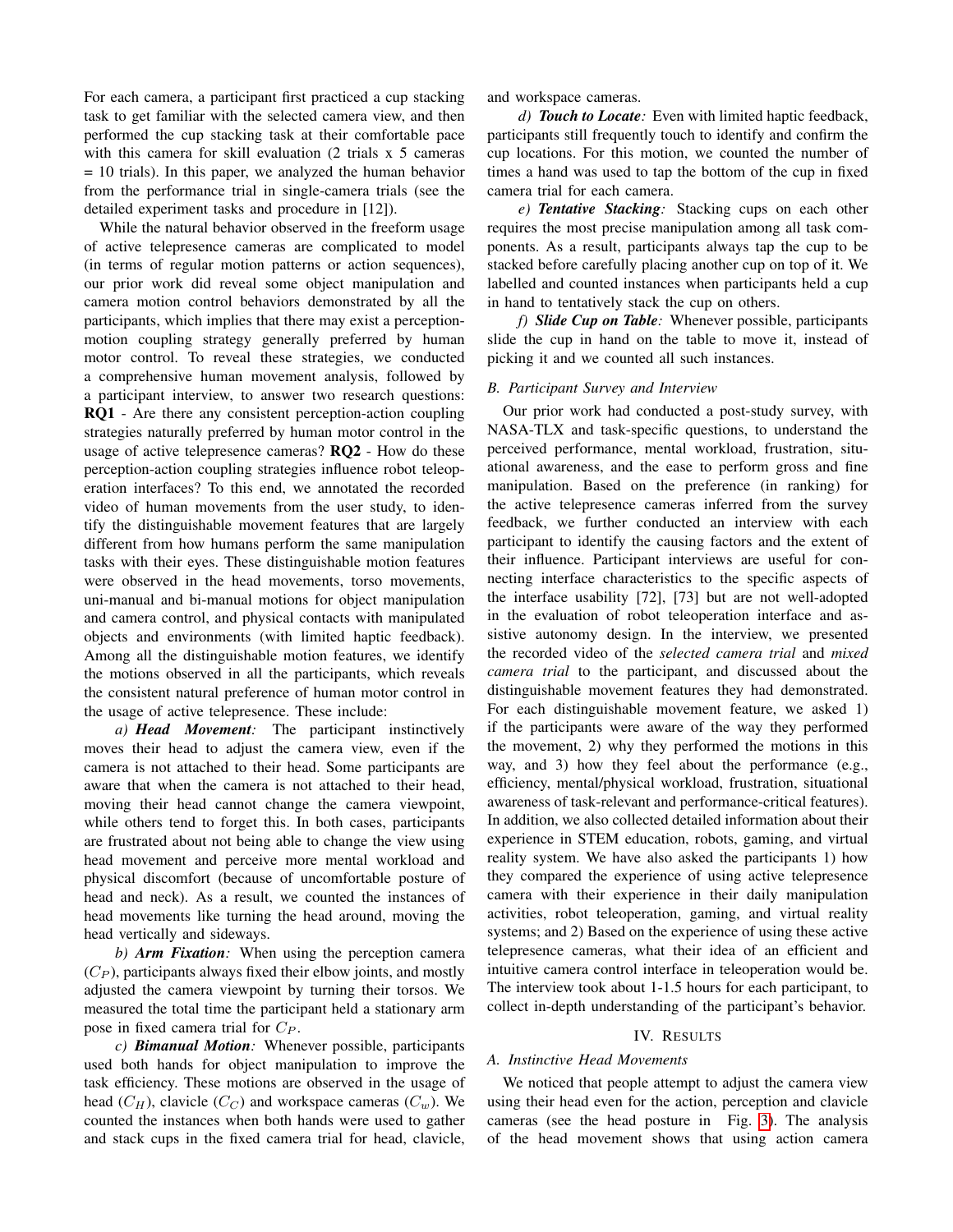<span id="page-3-0"></span>

Fig. 3: Compulsive head movement: (a) raise head up; (b) hold head down; (c) turn head side way.

causes more frequent  $(p < 0.01)$  head motion than the clavicle and perception cameras. Fig. [4](#page-3-1) shows the instances of head movements with respect to the task completion time in the fixed camera trials for the clavicle, perception and action cameras. We examine the correlation between task performance (completion time) and the instances of head movements. A significant linear regression was found for clavicle  $(F(1,13) = 12.8, p < 0.01,$  with an  $R^2$  of 0.5), perception (F(1,13) = 14.2,  $p < 0.01$ , with an  $R^2$ of 0.52) and action (F(1,13) = 5.9,  $p < 0.05$ , with an  $R^2$ of 0.32) cameras. The linear regression predicts that the expected task completion time increases by approximately 9.5 (clavicle), 4.6 (perception) and 4.7 (action) seconds for each instance of head movements. Our interview reveals that not being able to control the camera viewpoint using their head movements caused a lot of frustration for every participant. Additionally, some participants can remind themselves that head movements are not effective for camera viewpoint control and try to suppress this instinct, while others only realized the head movements are useless for camera viewpoint control until they felt discomfort. Overall, we found that it is more difficult for the participants to realize and suppress the instinctive head movements, when the camera is more difficult to use. What the interview has revealed is also consistent with our survey results, which shows that the action camera resulted in the highest effort, frustration level and mental demand and lowest awareness of hands and cups. followed by clavicle and perception cameras.

<span id="page-3-1"></span>

Fig. 4: Task completion time vs the instances of head movement for the clavicle, perception and action hand cameras.

## *B. Control of the Perception Hand Camera*

In the usage of the perception hand camera  $(C_P)$ , we found that the participants tend to fix their elbow joints when moving the perception camera around (see the arm posture in Fig. [5.](#page-3-2)a). Fig. [5.](#page-3-2)b shows the proportion of time that participants adopted a fixed arm posture with respect to the total task completion time in the fixed camera trial for the perception camera (82.9  $\pm$  12.7 percent). We also found that most of the participants (11 of 16) tend to fix their shoulder joints and move their torso to control the perception camera viewpoint, which limits the perception hand camera motions with respect to the base frame of the torso. Our interview reveals that: most participants intentionally limit the elbow and shoulder motions of the perception camera arm so that they can better remember the spatial relationship of the perception hand camera with respect to their body. This lets them coordinate the camera motions with the motions of their manipulating hand, object, and workspace. Some participants indicated that they unconsciously choose the elbow angle so that the perception camera is not too far away from their body, making it easy and comfortable to move and look around the workspace. Overall, the situational awareness of the perception camera pose with respect to their body is critical to the planning of coordinated perception and manipulation actions.

<span id="page-3-2"></span>

Fig. 5: (a) The fixed elbow pose for perception camera control; (b) Duration of the arm fixation w.r.t. task completion in perception camera usage.

#### <span id="page-3-3"></span>*C. Bimanual manipulation*



Fig. 6: Bimanual manipulation for (a) reaching, (b) stacking.

Whenever possible, participants preferred bimanual manipulation, to speed up the task and to increase their reaching ranges without moving the body. The usage of bimanual manipulation, in both symmetric and asymmetric forms, are observed in the head, clavicle and workspace cameras, for reaching to collect cups (Fig. [6.](#page-3-3)a), and for placing/stacking the cups in the same row (Fig. [6.](#page-3-3)b). We also found that bimanual control is more frequent with the head camera (13/16 participants) than the clavicle (3/16 participants) and workspace cameras (4/16 participants). Our interview shows that bimanual manipulations are more difficult when using the clavicle camera, because reaching both hands forward to objects caused the torso to lean forward which reduces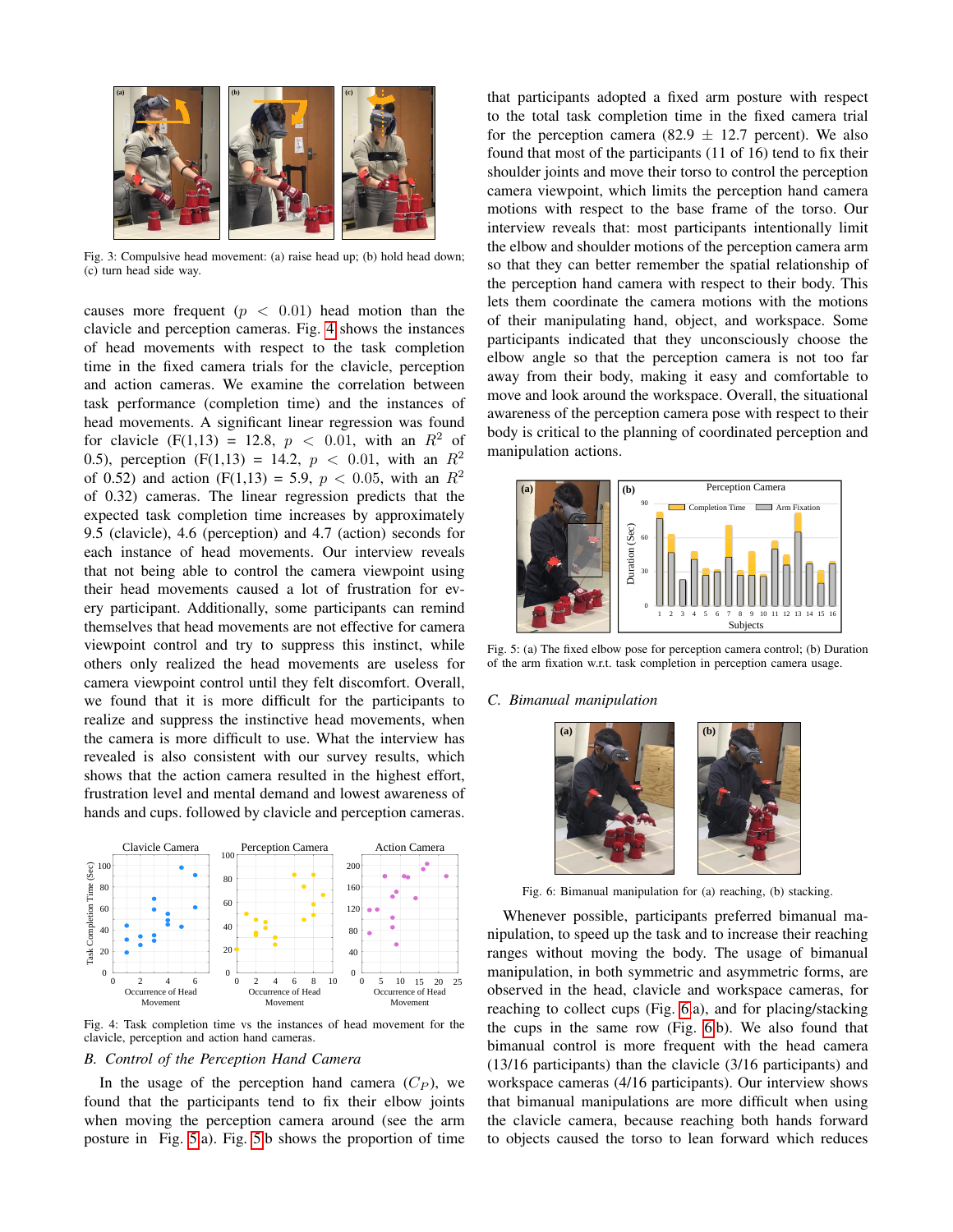the viewpoint control of the clavicle camera. Compared to unimanual manipulation, bimanual manipulation is more efficient yet more complex to plan. The interview feedback is consistent with our survey results, which shows that when using the clavicle and workspace cameras, participants have higher cognitive workload and worse situational awareness, and thus are less likely to consider bimanual manipulations.

### *D. Dependence on Haptic Perception*

Our experimental paradigm limited the haptic perception of the participants so that they had to rely mostly on the visual feedback from RGB cameras to perform the tasks. However, participants still learned to utilize the limited haptic feedback received through the thick gloves they wore to compensate for reduced visual feedback. Across all the participants and camera viewpoints, we observed the participants: 1) touching to locate (cups), 2) touching to feel the cup when tentatively stacking the cup, and 3) sliding the cup on the table so that they can leverage the haptic perception of table constraints to better control the moving motions. Fig. [7](#page-4-0) (left) shows the mean and standard deviation of touchto-locate instances across participants for different cameras. The ANOVA analysis shows that using an action camera causes significantly more frequent ( $p < 0.01$ ) touch-to-locate actions than all other cameras. Also, touch-to-locate actions occurred least  $(p < 0.01)$  when using the head camera. These significant differences indicates that participant resort more to haptic feedback for the cameras more difficult to use (as indicated in our survey feedback). Both the observed human behavior and the interview feedback indicate that: 1) touching-to-locate an object is the most necessary haptic perception to complement the loss of depth information and limited field of view while using active telepresence; 2) the haptic feedback does not have to be strong and realistic if it can provide a sense of contact. This can largely reduce the mental workload and stress due to uncertainty in perception, while improving the task accuracy and efficiency.

<span id="page-4-0"></span>

Fig. 7: Touching-to-locate, tentative-stacking and sliding cups-on-table actions observed in the usage of the head (H), clavicle (C), perception (P), action (A) and workspace (W) camera.

In addition to touch-to-locate, participants also used touchto-feel when tentatively stacking and sliding the cups on the table. Overall, the tentative stacking actions are more observed with the cameras identified as non-intuitive and inefficient to use. In Fig. [7](#page-4-0) (right), the tentative stacking actions are used by 15 of 16 participants when working with the action hand camera, and by 2 of 16 participants when working with the head camera. On the other hand,

sliding cups on table are observed in more than half of the participants for all the cameras. The interview feedback reveals that: 1) the gloves effectively damped most of their haptic perception; 2) the limited tactile sensing is still very helpful to the task in many cases.

# V. THE IMPLICATION TO ASSISTED TELEOPERATION INTERFACE DESIGN

The findings from our human movement studies imply several design principles for robot teleoperation interfaces and assistive autonomy so that the coordinated control of remote perception and actions will comply with natural behavior and preference of human motor control. Although these principles have been practiced in the state-of-the-art robot teleoperation interface implementations to some extent, research thus far has not been able to reveal the human motor control strategies that make the interface design choices to be effective or provide a framework of generalizable design philosophy for the various interface hardware and robots. Our discussion here aims to bridge the gap and try to extend the understanding of perception-action coupling from humans to closely coupled human-robot systems.

# *A. Head Control for Primary Viewpoints*

Egocentric viewpoint control (using head and gaze) for remote cameras is not new to the design of tele-robotic interfaces [74]. As the human tracking technologies become more accurate, portable and affordable, head- and gazecontrol have also become more adopted for the eye-inhand cameras of manipulator and continuum robots [75], and the head camera of mobile and humanoid robots [76], [77]. While matching human eyes to robot eyes is a natural design choice, it is also not rare to see the remote cameras controlled by hands. When multiple cameras are available (as on many commercial and prototype humanoid robot platforms [5], [71]), head and hand control are usually only used for the head and eye-in-hand cameras, respectively. When a teleoperator switches their primary viewpoint (i.e, the camera view they mostly rely upon to perform the task) from the head to hand camera, adapting to the hand control of camera viewpoint always leads to interruption of task performance. Lessons learned from (tele-robotic) laparoscopic surgery training also indicate that it takes much more training efforts to learn to use hand-controlled cameras [78]. The instinctive head movement we observed in the usage of clavicle, perception and action hand cameras implies that egocentric control (using head or gaze) should be adopted to control the viewpoint not only from the robot head camera, but from *any camera selected to be the primary viewpoint*. Designs that contradict this strong human instinct will lead to high cognitive workload, frustration, physical discomfort, and efforts of training.

# *B. Spatial Awareness of Camera Pose*

Do people need to know the camera pose with respect to the robot, end-effector, manipulated object and workspace?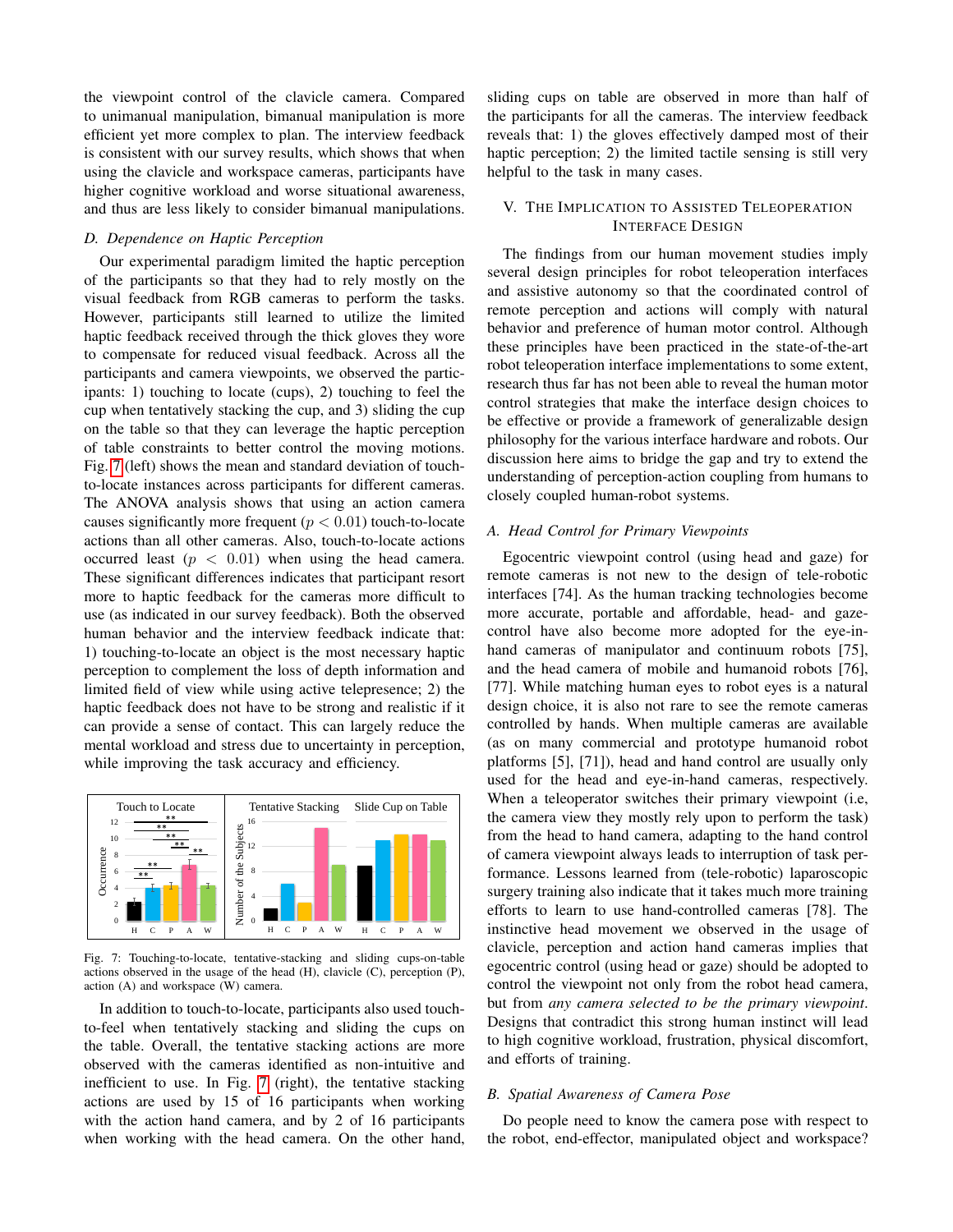Tele-robotic interfaces that adopted fully autonomous camera control assumes that the teleoperators do not need to remember how the camera has been moved, understand how the camera viewpoint is selected, and predict how the camera can be moved to the next desired pose. In direct teleoperation, understanding the camera pose and motions is critical to control of the robot action components (e.g., end-effector, mobile base). Even in supervisory control, lack of the spatial awareness of camera pose will reduce the operator's situational awareness and capability to intervene if the robot autonomy is not reliable [79]. Our study reveals the strategy people used to maintain the spatial awareness of camera pose: by fixing the elbow joint and limiting the shoulder motions, the perception hand camera can only be controlled by simple translation or rotation motions with respect to the coordinate frame that the participants are very familiar with and frequently used to for motion planning (e.g., the coordinate frame attached to the torso). This observation implies two interface design principle to improve the spatial awareness of remote camera pose: 1) Similar to the constrained positioning and point-to-click interface for precise grasping orientation control [80], for a high-mobility camera (attached to a manipulator's arm), the interface should limit the degrees-of-freedom that a teleoperator can simultaneously manipulate to adjust camera viewpoint; 2) On the other hand, it is preferred to compose the motions of autonomous camera viewpoint using simple translation and rotation motion primitives, to make it easier to understand and predict the autonomous camera motions.

### *C. Preference of Bimanual Operation*

Our study reveals that when the camera is intuitive to use, people have more cognitive bandwidth for planning complex motions. Human motor control naturally prefers motion symmetry (in synchronous or anti-phase motions), due to the inter-hemispheric coupling effects [81]. In the usage of active telepresence cameras, the preference of symmetric bimanual motions still exists, and could be leveraged to improve task efficiency and accuracy. Comparing the bimanual operation when using the head and clavicle cameras, we found that it is preferred to ensure the perceptive action control will not interfere with the manipulation action control. In many contemporary tele-robotic interfaces, robot manipulation and mobility actions unavoidably affect the active telepresence camera viewpoints, because the remote cameras are attached to the robot base or the end-effector. The findings from our study suggest that whenever possible, we should select the camera for the primary viewpoint to be the one that has the least control inference with robot actions.

### *D. The Need for Visuo-Haptic Sensory Integration*

Our study reveals that people actively resort to every possible haptic feedback, to compensate for the lost depth information of the visual feedback via active telepresence. The desire for haptic feedback is more prominent when performing precise manipulation. Indeed, human motor control has the instinct to pursue visuo-haptic sensory integration when they perform tasks with their own bodies [82] as well as via tele-robotic interfaces. Unfortunately, the state-ofthe-art haptic feedback sending and rendering technologies cannot enable the teleoperation interface to provide the most realistic haptic perception. Will that be a problem? It depends on how much haptic feedback we need to compensate for the limitation of active telepresence visual feedback. Our study reveals that: 1) human motor control can achieve very effective visuo-haptic sensory integration with active telepresence visual feedback and limited haptic feedback; 2) for general purpose manipulation tasks, adding a little bit haptic feedback to indicate the contacts with the remote physical environment will be much simpler and more effective than fabricating complicate strategies for the optimization of camera control and selection.

## *E. General Design Philosophy for Tele-robotic Interfaces*

Inspired by findings from our study, we propose a philosophy for tele-robotic interface and assistive autonomy design: The goal for interface design is to facilitate human to reestablish the perception-motion coupling with the perception and action capabilities of the remote robotic system. From a high-level perspective, there are three strategies to achieve this goal. Take several designs in literature and our prior work for example: 1) we may restore the lost haptic perception by adding vibrotactile feedback to indicate contacts with the remote environment [83]; 2) we may also replace haptic display with augmented reality visual display [84]; 3) we may delegate the task components that heavily rely upon haptic feedback to reliable robot autonomy, to eliminate the need for remote perception-action coupling [68].

#### VI. CONCLUSION AND FUTURE WORK

This paper analyzed human motion behaviors from the user study performed primarily with visual feedback from various wearable cameras in a simulated telepresence setting. The results identify the participants preferred designs for the teleoperation interfaces and robot autonomy including: (1) head movement should be mapped to control the primary viewpoint of the active telepresence cameras; (2) interface should limit the degrees-of-freedom when adjusting the camera viewpoint and simplify the camera motions to a supervisory scenario to improve the spatial and situational awareness of camera pose; (3) haptic feedback is needed to compensate for the limited visual feedback and the complexity of the haptic sensation should be integrated with visual feedback. The user study was recorded along with the participant's view from the selected camera. Our future work will analyze the gaze allocation to investigate the vision for perception and action. We will also investigate the learning effect to see if there are any consistent human behaviors that can be applied to normal usage.

#### **REFERENCES**

[1] B. S. Peters, P. R. Armijo, C. Krause, S. A. Choudhury, and D. Oleynikov, "Review of emerging surgical robotic technology," *Surgical endoscopy*, vol. 32, no. 4, pp. 1636–1655, 2018.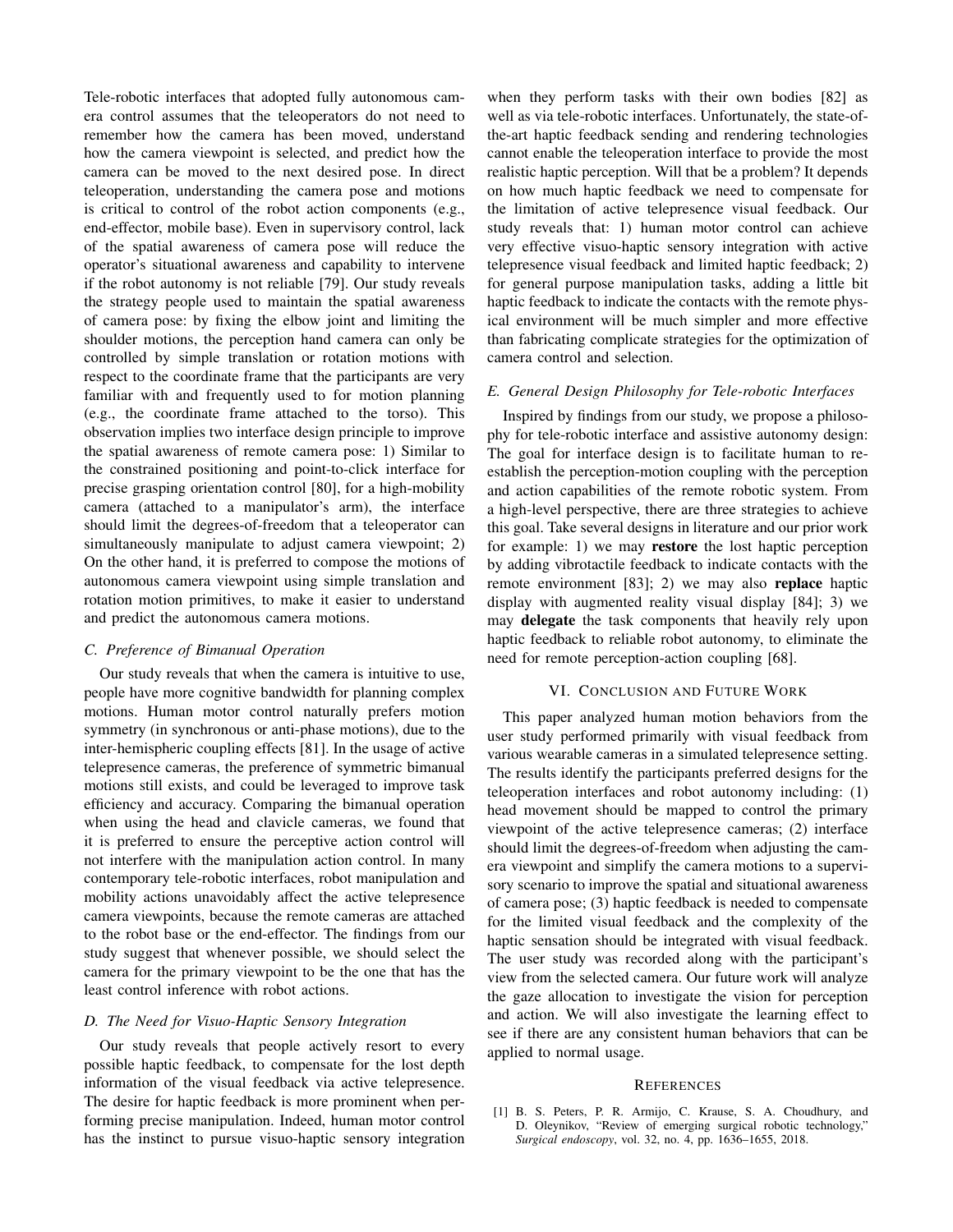- [2] E. Ackerman, "Toyota gets back into humanoid robots with new t-hr3," *IEEE Spectrum*, 2017.
- [3] S. J. Jorgensen, M. W. Lanighan, S. S. Bertrand, A. Watson, J. S. Altemus, R. S. Askew, L. Bridgwater, B. Domingue, C. Kendrick, J. Lee *et al.*, "Deploying the nasa valkyrie humanoid for ied response: An initial approach and evaluation summary," in *2019 IEEE-RAS 19th International Conference on Humanoid Robots (Humanoids)*. IEEE, 2019, pp. 1–8.
- [4] M. de la Cruz, G. Casañ, P. Sanz, and R. Marín, "Preliminary work on a virtual reality interface for the guidance of underwater robots," *Robotics*, vol. 9, no. 4, p. 81, 2020.
- [5] E. Ackerman, "Moxi prototype from diligent robotics starts helping out in hospitals," *IEEE Spectrum. https://spectrum. ieee. org/automaton/robotics/industrial-robots/moxi-prototype-fro mdiligent-robotics-starts-helping-out-in-hospitals*, 2018.
- [6] J. I. Lipton, A. J. Fay, and D. Rus, "Baxter's homunculus: Virtual reality spaces for teleoperation in manufacturing," *IEEE Robotics and Automation Letters*, vol. 3, no. 1, pp. 179–186, 2017.
- [7] D. Park, H. Kim, Y. Hoshi, Z. Erickson, A. Kapusta, and C. C. Kemp, "A multimodal execution monitor with anomaly classification for robot-assisted feeding," in *2017 IEEE/RSJ International Conference on Intelligent Robots and Systems (IROS)*. IEEE, 2017, pp. 5406– 5413.
- [8] M. S. Amin, A. Aydin, N. Abbud, B. Van Cleynenbreugel, D. Veneziano, B. Somani, A. S. Gözen, J. P. Redorta, M. S. Khan, P. Dasgupta *et al.*, "Evaluation of a remote-controlled laparoscopic camera holder for basic laparoscopic skills acquisition: a randomized controlled trial," *Surgical Endoscopy*, pp. 1–9, 2020.
- [9] G. Zhang, J. P. Hansen, and K. Minakata, "Hand-and gaze-control of telepresence robots," in *Proceedings of the 11th ACM Symposium on Eye Tracking Research & Applications*, 2019, pp. 1–8.
- [10] J. Sandoval, M. A. Laribi, and S. Zeghloul, "Autonomous robotassistant camera holder for minimally invasive surgery," in *IFToMM International Symposium on Robotics and Mechatronics*. Springer, 2019, pp. 465–472.
- [11] I. Rivas-Blanco, C. J. Perez-del Pulgar, C. López-Casado, E. Bauzano, and V. F. Muñoz, "Transferring know-how for an autonomous camera robotic assistant," *Electronics*, vol. 8, no. 2, p. 224, 2019.
- [12] A. Valiton and Z. Li, "Perception-action coupling in usage of telepresence cameras," in *2020 IEEE International Conference on Robotics and Automation (ICRA)*. IEEE, 2020, pp. 3846–3852.
- [13] B. I. Bertenthal, J. L. Rose, and D. L. Bai, "Perception-action coupling in the development of visual control of posture." *Journal of experimental psychology: human perception and performance*, vol. 23, no. 6, p. 1631, 1997.
- [14] C. Craig, "Understanding perception and action in sport: how can virtual reality technology help?" *Sports Technology*, vol. 6, no. 4, pp. 161–169, 2013.
- [15] T. Abe, N. Raison, N. Shinohara, M. S. Khan, K. Ahmed, and P. Dasgupta, "The effect of visual-spatial ability on the learning of robot-assisted surgical skills," *Journal of surgical education*, vol. 75, no. 2, pp. 458–464, 2018.
- [16] C. K. Williams and H. Carnahan, "Motor learning perspectives on haptic training for the upper extremities," *IEEE transactions on haptics*, vol. 7, no. 2, pp. 240–250, 2014.
- [17] A. Shafti, P. Orlov, and A. A. Faisal, "Gaze-based, context-aware robotic system for assisted reaching and grasping," in *2019 International Conference on Robotics and Automation (ICRA)*. IEEE, 2019, pp. 863–869.
- [18] R. Lokesh and R. Ranganathan, "Haptic assistance that restricts the use of redundant solutions is detrimental to motor learning," *IEEE Transactions on Neural Systems and Rehabilitation Engineering*, 2020.
- [19] M. M. Hayhoe, "Vision and action," *Annual review of vision science*, vol. 3, pp. 389–413, 2017.
- [20] E. G. Roelofsen, J. Bosga, D. A. Rosenbaum, M. W. Nijhuis-van der Sanden, W. Hullegie, R. van Cingel, and R. G. Meulenbroek, "Haptic feedback helps bipedal coordination," *Experimental brain research*, vol. 234, no. 10, pp. 2869–2881, 2016.
- [21] S. Monaco, G. Króliczak, D. J. Quinlan, P. Fattori, C. Galletti, M. A. Goodale, and J. C. Culham, "Contribution of visual and proprioceptive information to the precision of reaching movements," *Experimental brain research*, vol. 202, no. 1, pp. 15–32, 2010.
- [22] S. Serwe, K. P. Körding, and J. Trommershäuser, "Visual-haptic cue integration with spatial and temporal disparity during pointing

movements," *Experimental brain research*, vol. 210, no. 1, pp. 67–80, 2011.

- [23] R. Sigrist, G. Rauter, R. Riener, and P. Wolf, "Augmented visual, auditory, haptic, and multimodal feedback in motor learning: a review," *Psychonomic bulletin & review*, vol. 20, no. 1, pp. 21–53, 2013.
- [24] G. Desmarais, M. Meade, T. Wells, and M. Nadeau, "Visuo-haptic integration in object identification using novel objects," *Attention, Perception, & Psychophysics*, vol. 79, no. 8, pp. 2478–2498, 2017.
- [25] T. L. Gibo, W. Mugge, and D. A. Abbink, "Trust in haptic assistance: weighting visual and haptic cues based on error history," *Experimental Brain Research*, vol. 235, no. 8, pp. 2533–2546, 2017.
- [26] B. W. Tatler, M. M. Hayhoe, M. F. Land, and D. H. Ballard, "Eye guidance in natural vision: Reinterpreting salience," *Journal of vision*, vol. 11, no. 5, pp. 5–5, 2011.
- [27] L. Itti and P. Baldi, "Bayesian surprise attracts human attention," *Vision research*, vol. 49, no. 10, pp. 1295–1306, 2009.
- [28] J. Jovancevic-Misic and M. Hayhoe, "Adaptive gaze control in natural environments," *Journal of Neuroscience*, vol. 29, no. 19, pp. 6234– 6238, 2009.
- [29] J. S. Matthis and B. R. Fajen, "Humans exploit the biomechanics of bipedal gait during visually guided walking over complex terrain," *Proceedings of the Royal Society B: Biological Sciences*, vol. 280, no. 1762, p. 20130700, 2013.
- [30] V. Navalpakkam, C. Koch, A. Rangel, and P. Perona, "Optimal reward harvesting in complex perceptual environments," *Proceedings of the National Academy of Sciences*, vol. 107, no. 11, pp. 5232–5237, 2010.
- [31] A. C. Schütz, J. Trommershäuser, and K. R. Gegenfurtner, "Dynamic integration of information about salience and value for saccadic eye movements," *Proceedings of the National Academy of Sciences*, vol. 109, no. 19, pp. 7547–7552, 2012.
- [32] J. Najemnik and W. S. Geisler, "Optimal eye movement strategies in visual search," *Nature*, vol. 434, no. 7031, pp. 387–391, 2005.
- [33] ——, "Eye movement statistics in humans are consistent with an optimal search strategy," *Journal of Vision*, vol. 8, no. 3, pp. 4–4, 2008.
- [34] B. T. Sullivan, L. Johnson, C. A. Rothkopf, D. Ballard, and M. Hayhoe, "The role of uncertainty and reward on eye movements in a virtual driving task," *Journal of vision*, vol. 12, no. 13, pp. 19–19, 2012.
- [35] M. H. Tong, O. Zohar, and M. M. Hayhoe, "Control of gaze while walking: task structure, reward, and uncertainty," *Journal of vision*, vol. 17, no. 1, pp. 28–28, 2017.
- [36] P. Verghese, "Active search for multiple targets is inefficient," *Vision Research*, vol. 74, pp. 61–71, 2012.
- [37] S. Ghahghaei and P. Verghese, "Efficient saccade planning requires time and clear choices," *Vision research*, vol. 113, pp. 125–136, 2015.
- [38] J. R. Brockmole, M. S. Castelhano, and J. M. Henderson, "Contextual cueing in naturalistic scenes: Global and local contexts." *Journal of Experimental Psychology: Learning, Memory, and Cognition*, vol. 32, no. 4, p. 699, 2006.
- [39] A. Hollingworth, "Two forms of scene memory guide visual search: Memory for scene context and memory for the binding of target object to scene location," *Visual Cognition*, vol. 17, no. 1-2, pp. 273–291, 2009.
- [40] M. L.-H. Võ and J. M. Henderson, "The time course of initial scene processing for eye movement guidance in natural scene search," *Journal of Vision*, vol. 10, no. 3, pp. 14–14, 2010.
- [41] M. F. Land and S. Furneaux, "The knowledge base of the oculomotor system," *Philosophical Transactions of the Royal Society of London. Series B: Biological Sciences*, vol. 352, no. 1358, pp. 1231–1239, 1997.
- [42] M. F. Land and P. McLeod, "From eye movements to actions: how batsmen hit the ball," *Nature neuroscience*, vol. 3, no. 12, pp. 1340– 1345, 2000.
- [43] P. Han, D. R. Saunders, R. L. Woods, and G. Luo, "Trajectory prediction of saccadic eye movements using a compressed exponential model," *Journal of vision*, vol. 13, no. 8, pp. 27–27, 2013.
- [44] G. Diaz, J. Cooper, C. Rothkopf, and M. Hayhoe, "Saccades to future ball location reveal memory-based prediction in a virtual-reality interception task," *Journal of vision*, vol. 13, no. 1, pp. 20–20, 2013.
- [45] K. P. Körding and D. M. Wolpert, "Bayesian integration in sensorimotor learning," *Nature*, vol. 427, no. 6971, pp. 244–247, 2004.
- [46] H. Tassinari, T. E. Hudson, and M. S. Landy, "Combining priors and noisy visual cues in a rapid pointing task," *Journal of Neuroscience*, vol. 26, no. 40, pp. 10 154–10 163, 2006.